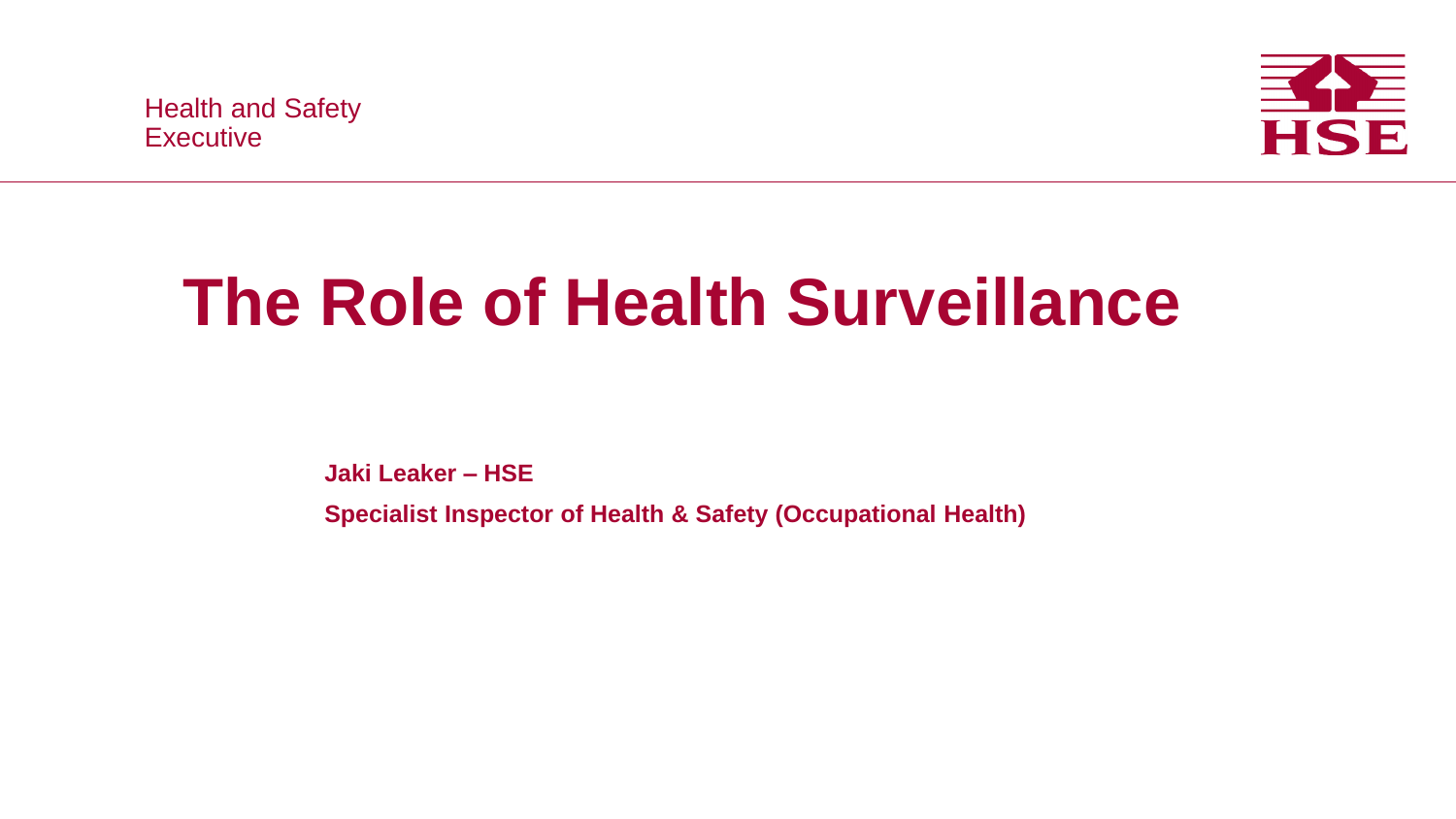

- The aims of a health surveillance programme are primarily to safeguard the health of workers (including identifying and protecting individuals at increased risk), but it is also to check the long-term effectiveness of control measures.
- Regulation 7 of the Control of Vibration at Work Regulations 2005
- Regulation 9 of The Control of Noise at Work Regulations 2005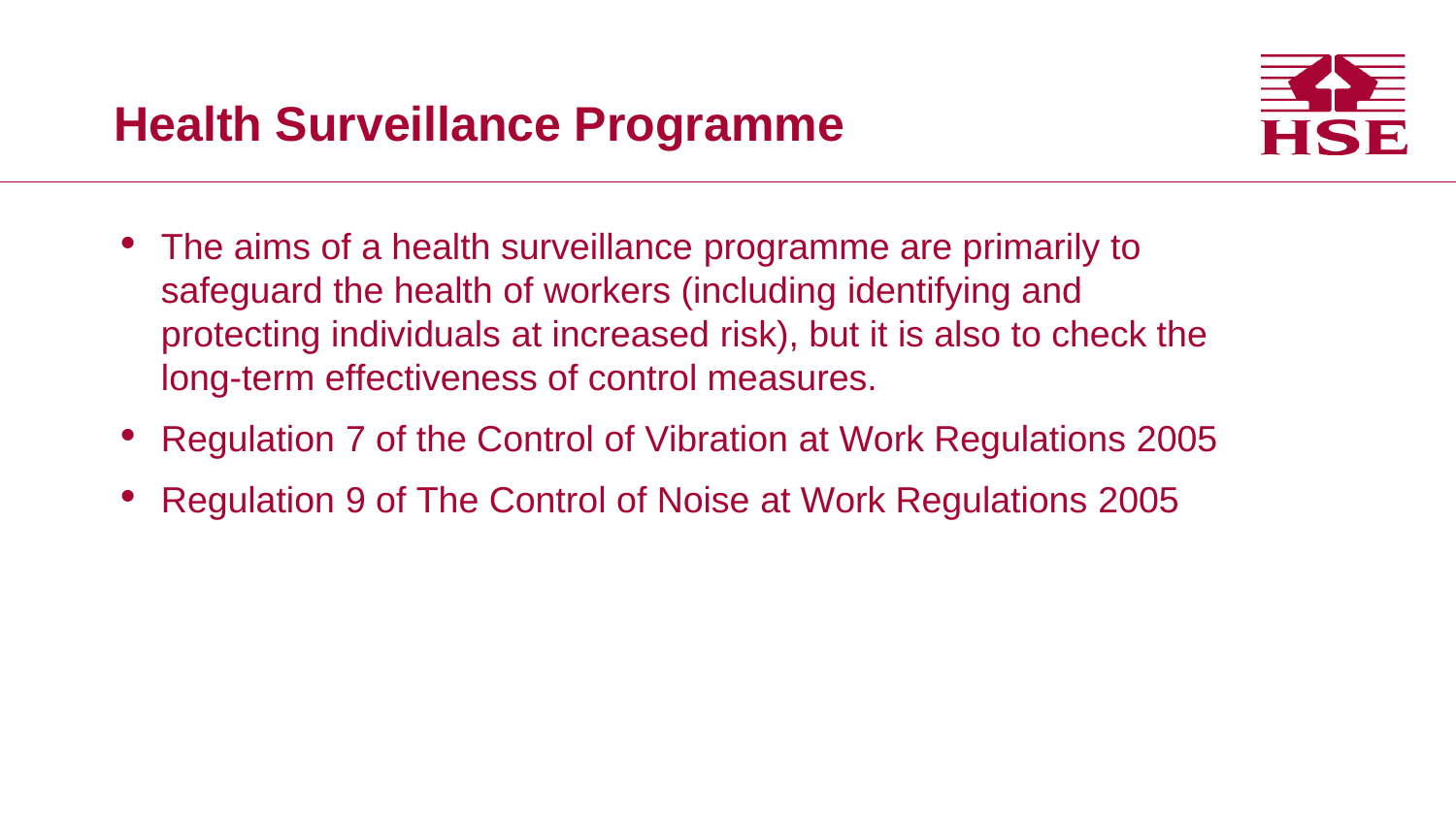## **What should I expect from an occupational health service provider?**



A suitable occupational health service provider will be able to show you that they have the training and experience needed.

They should :-

- Advise you on a suitable health surveillance programme for your employees
- Set up the health surveillance programme
- Provide suitably qualified and experienced staff to carry out the work
- Provide you with reports on your employees' fitness to continue to work with noise/ vibration exposure.
- You will also need to see anonymised, grouped health information, which should be made available to employee or safety representatives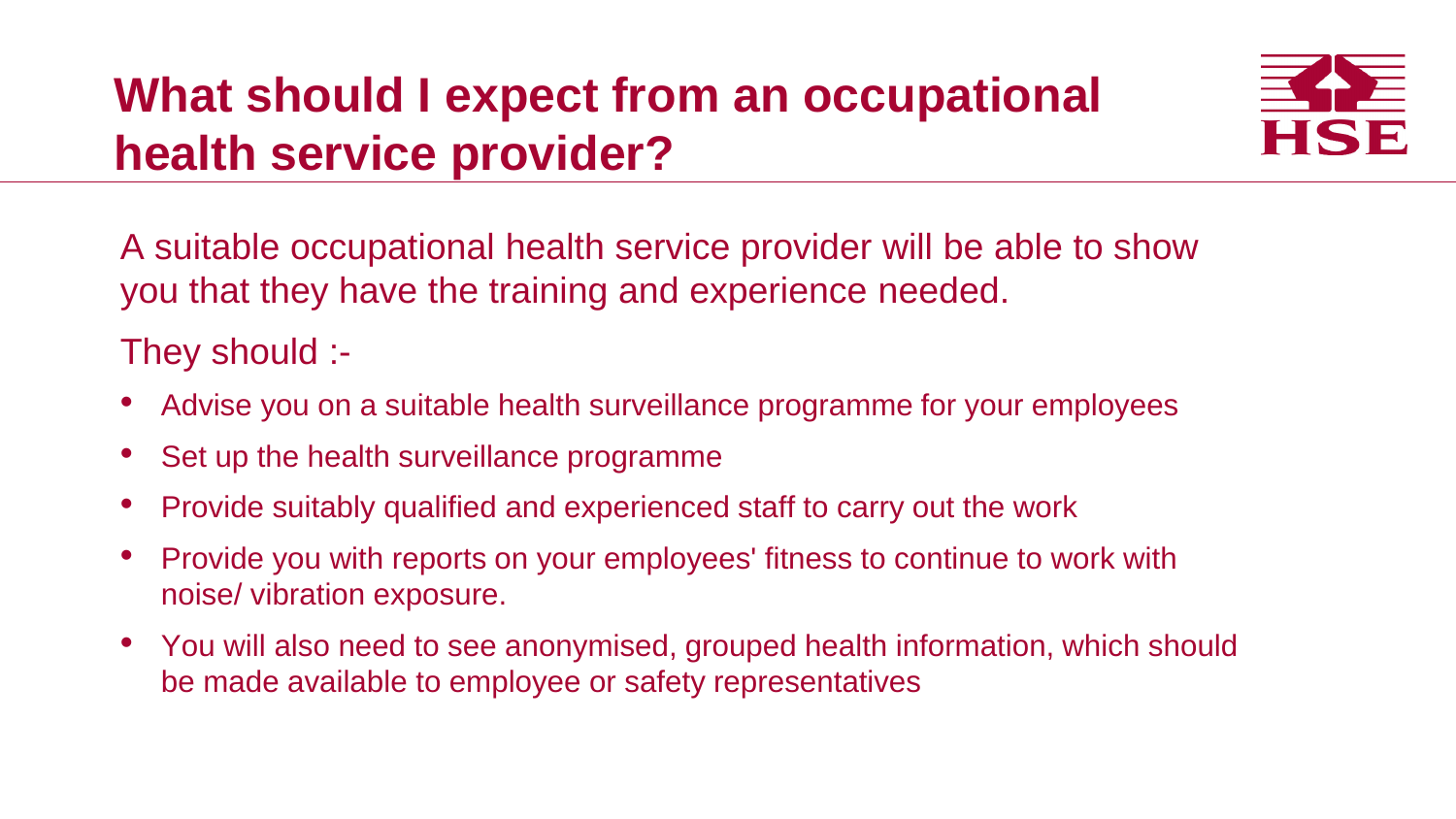

- Regulation 7 of the Control of Vibration at Work Regulations 2005 requires employers to provide suitable health surveillance where the risk assessment indicates a risk to workers' health. Workers likely to be exposed in excess of the daily exposure action value of 2.5 m/s<sup>2</sup>*A*(8) should be under suitable health surveillance.
- Health surveillance should be instituted for:
	- Employees who are likely to be regularly exposed above the exposure action value;
	- Employees likely to be occasionally exposed above the exposure action value where the risk assessment identifies that the frequency and severity of exposure may pose a risk to health; and
	- Employees who have a diagnosis of HAVS (even when exposed below the exposure action value).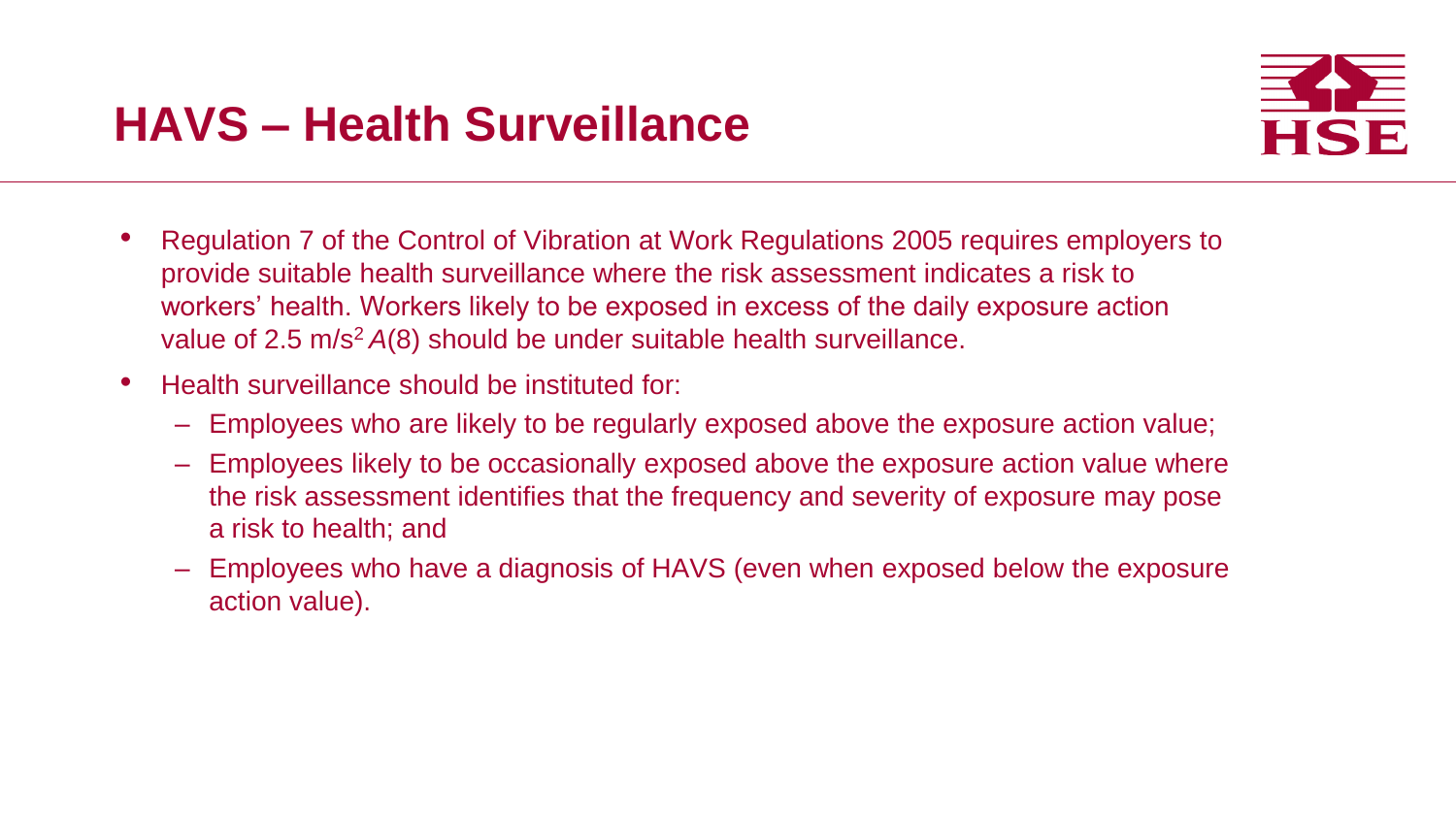

- Tier 1 initial assessment for any new or existing employee before they begin exposure to HAV.
- Tier 2 Annual (screening) questionnaire
- Tier 3 Assessment by qualified person
- Tier 4 Formal Diagnosis
- Tier 5 Use of standardised tests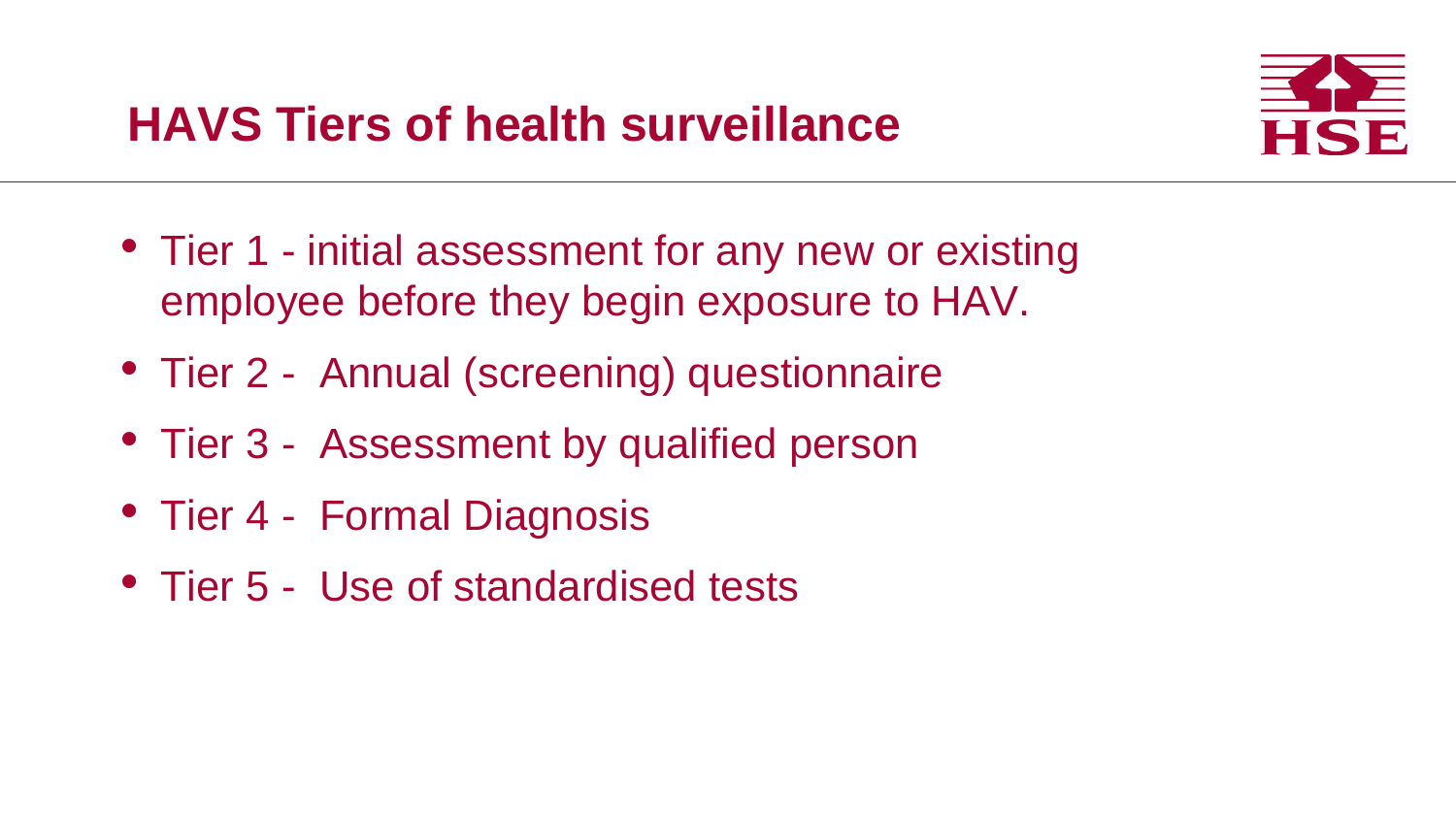- HAVS is classified according to severity in stages (1-3) using the Stockholm Workshop scales
- If carpal tunnel syndrome is diagnosed, the worker may need to be removed from exposure to vibration. Where a non-occupational condition is suspected, the employee should be referred to their general practitioner.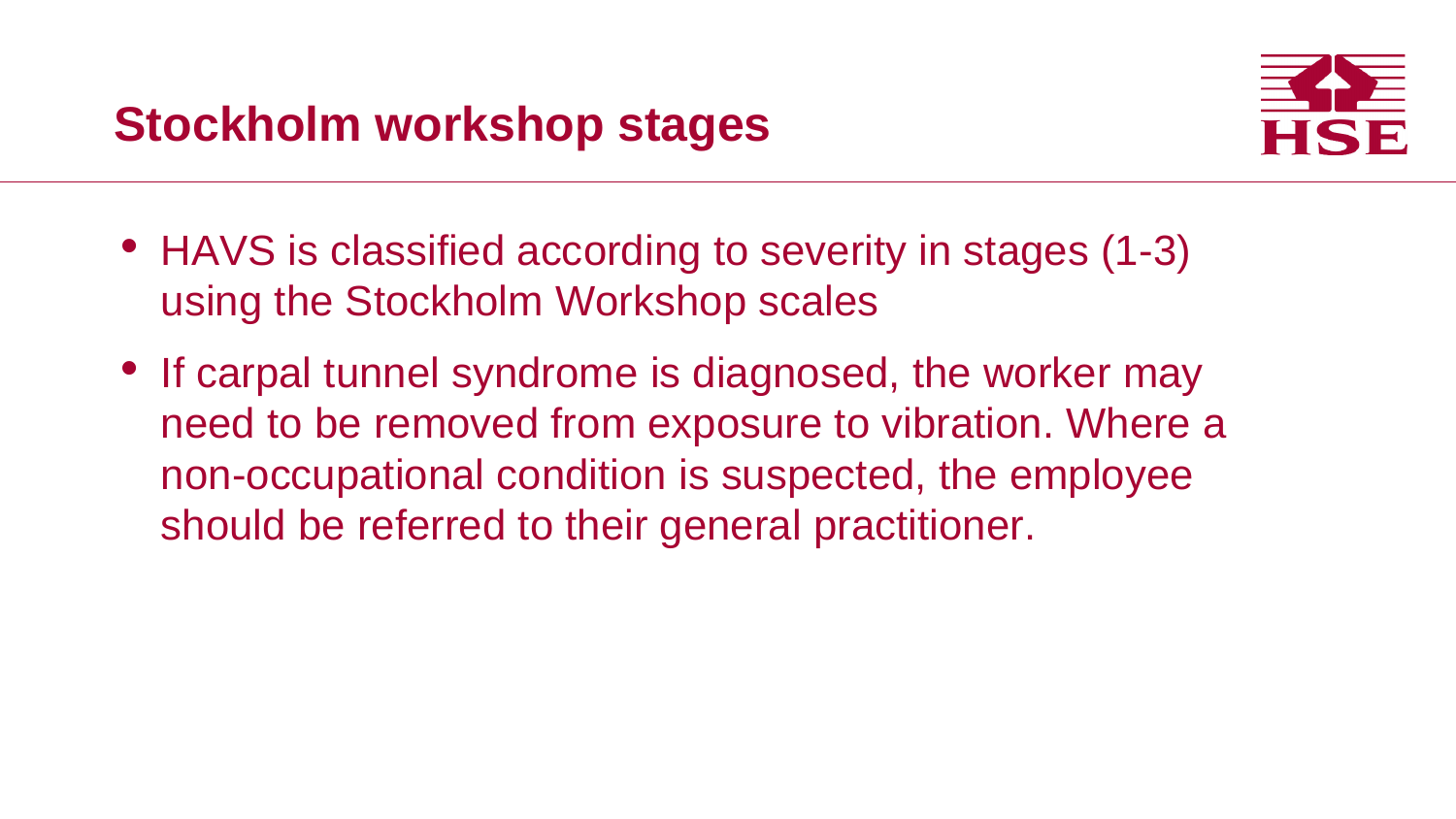

- You must provide health surveillance for all your employees who are likely to be frequently exposed above the upper exposure action values, or are at risk for any reason, e.g. they already suffer from hearing loss or are particularly sensitive to damage.
- Health surveillance usually means regular hearing checks, conducted annually for the first two years of being exposed and then at three-yearly intervals (although this may need to be more frequent if a problem with hearing is detected or where the risk of hearing damage is high).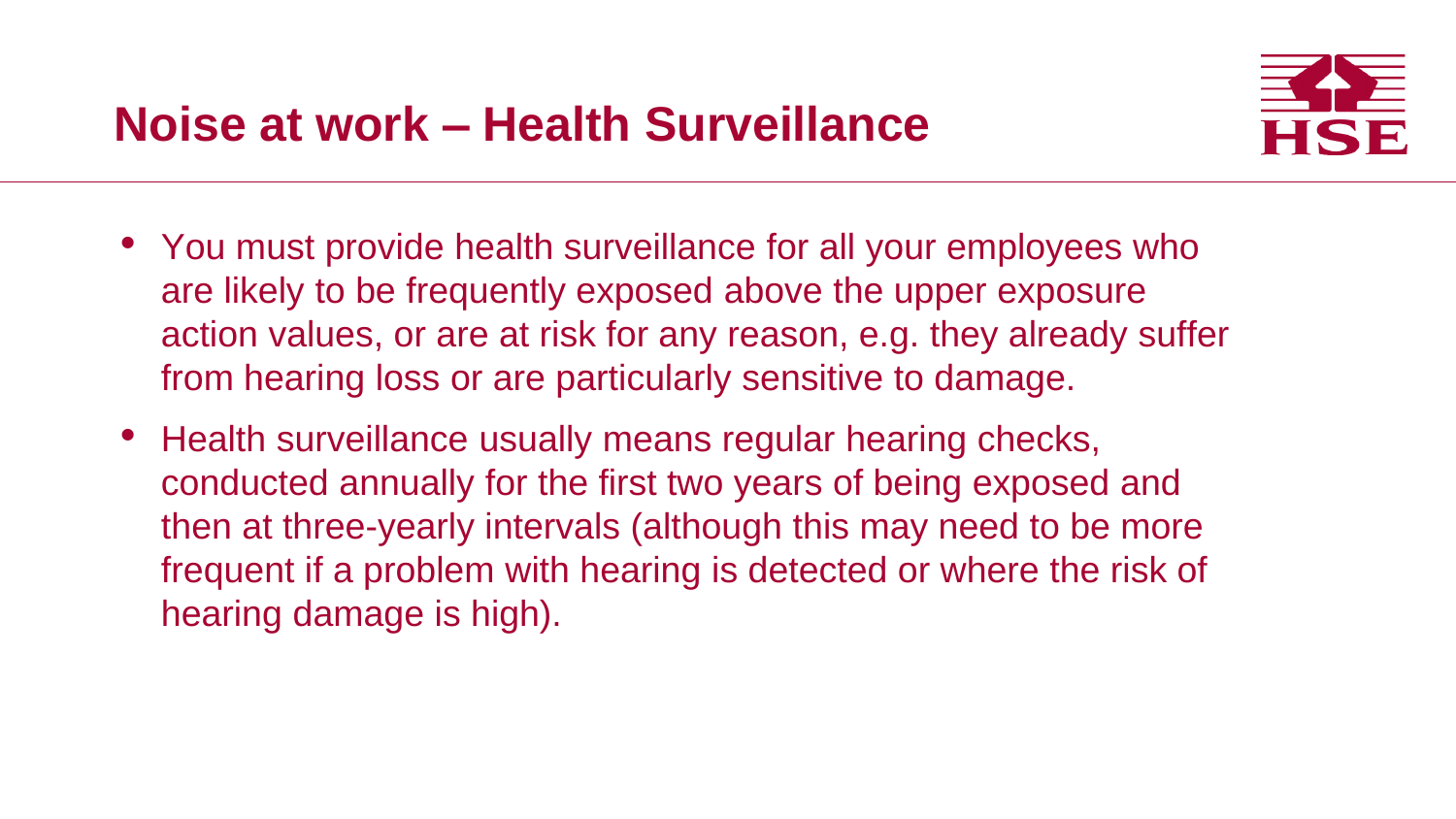

- The HSE has developed a categorisation scheme designed to guide the practitioner completing the test on the appropriate action to take
- Category 1 acceptable hearing ability;
- Category 2 mild hearing impairment, which may indicate developing NIHL;
- Category 3 poor hearing, suggestive of significant NIHL;
- Category 4 rapid hearing loss, changes could be caused by noise exposure or disease.
- Those with category 3 or 4 hearing loss should have a medical referral.